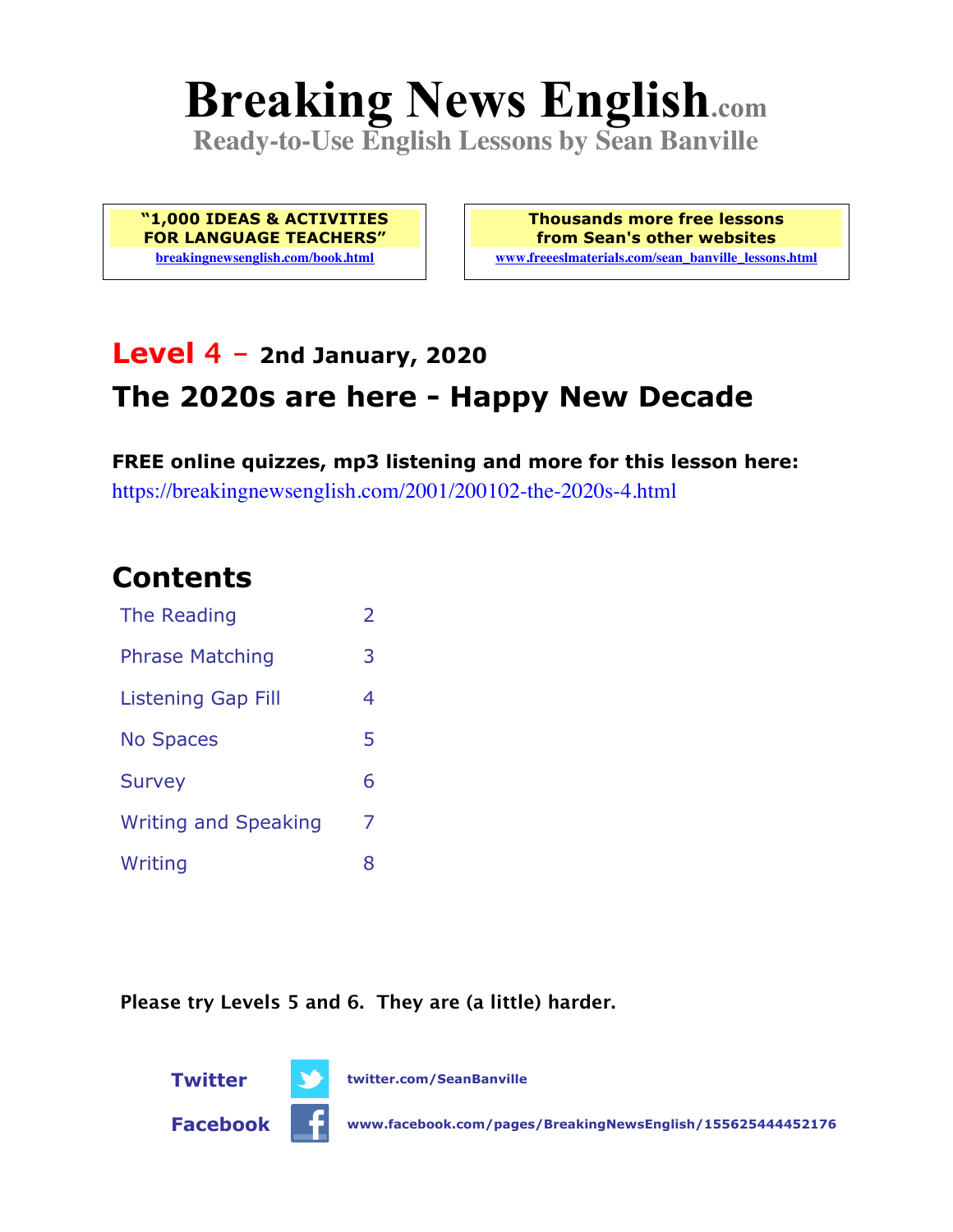### **THE READING**

From https://breakingnewsenglish.com/2001/200102-the-2020s-4.html

The clock struck twelve and people worldwide wondered what the new decade has in store for us. Many hope the 2020s will improve things for them and the Earth. The 2010s were a little chaotic. Global warming put our existence in danger; wars continue around the world; millions still lack clean water and education; and thousands of species became extinct. Technology and more cooperation between nations will hopefully make the 2020s better.

A technology website predicted our lives will be more like science fiction. It wrote: "The decade...will take us even further toward a world where far-out ideas like hooking brains up to computers, and even immortality, become topics of serious conversation." A futurologist wrote about flying cars and unlimited clean energy. He said: "The 2020s will be when the incredible promises of technology finally happen." Let's talk in 2030 to see if this comes true.

Sources: https://www**.forbes.com**/sites/bijankhosravi/2019/12/22/happy-new-year-happy-new-decade-andwelcome-to-the-2020s/#2c50444a2508 https://**fortune.com**/longform/ideas-shape-2020s-tech-economy-markets-ai-health-work-society/ https://www.**cnet.com**/news/2020s-visions-we-will-get-flying-cars-just-before-becoming-softwarebased-people/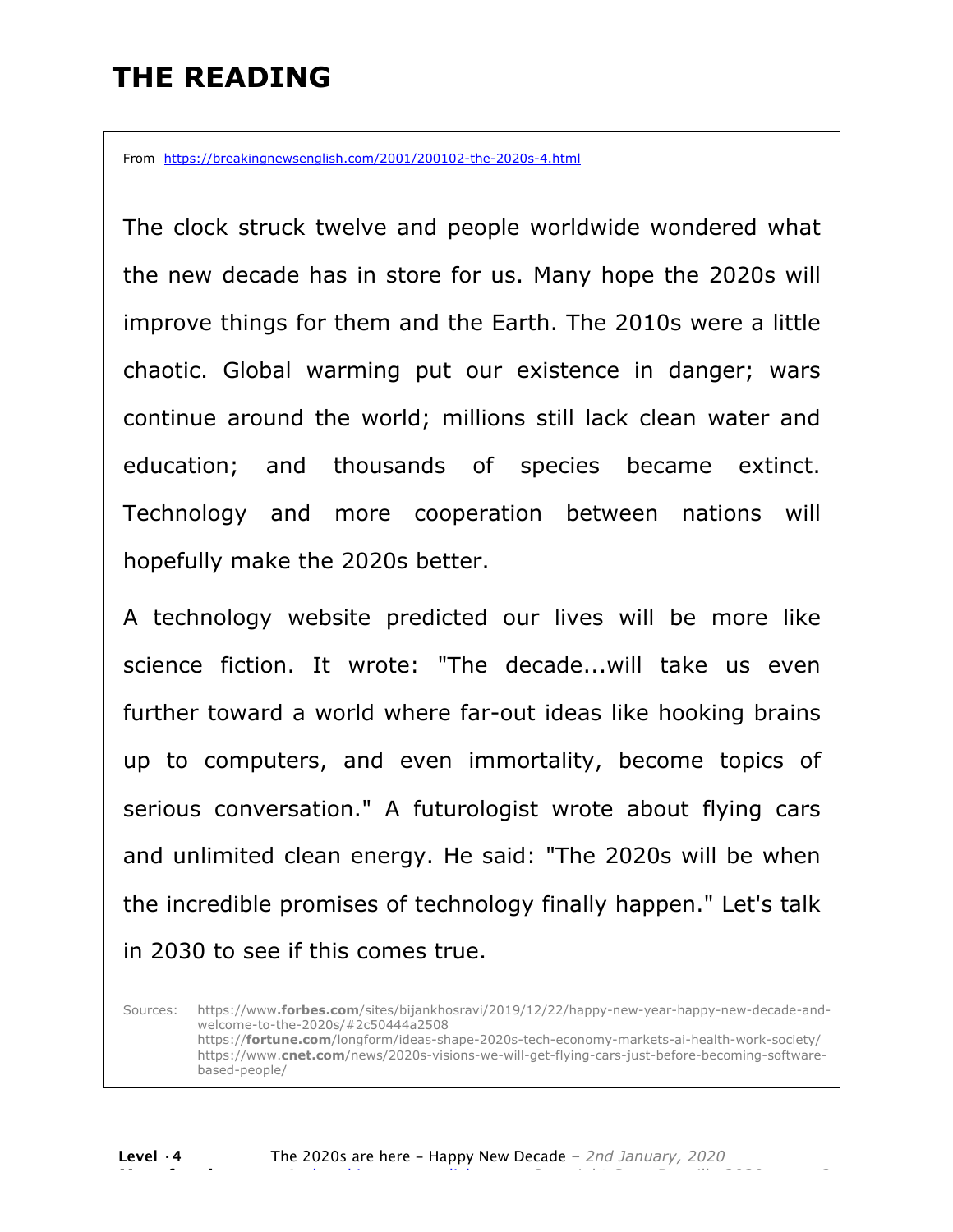## **PHRASE MATCHING**

From https://breakingnewsenglish.com/2001/200102-the-2020s-4.html

### **PARAGRAPH ONE:**

| 1. what the new decade      |
|-----------------------------|
| 2. Many hope the 2020s will |
| 3. The 2010s were           |
| 4. Global warming put our   |
| 5. millions still lack      |
| 6. thousands of species     |
| 7. more cooperation between |
| 8. make the 2020s           |
|                             |

### **PARAGRAPH TWO:**

| $1.$ far-                            |    | a. cars            |
|--------------------------------------|----|--------------------|
| 2. hooking brains                    |    | b. out ideas       |
| 3. topics of serious                 |    | c. true            |
| 4. A futurologist wrote about flying |    | d. conversation    |
| 5. unlimited clean                   |    | e. happen          |
| 6. the incredible promises of        | f. | energy             |
| 7. finally                           |    | q. up to computers |
| 8. see if this comes                 |    | h. technology      |

#### a. a little chaotic

- b. better
- c. clean water
- d. improve things
- e. nations
- f. has in store for us
- g. became extinct
- h. existence in danger

**Level ·4** The 2020s are here - Happy New Decade *– 2nd January, 2020* **More free lessons at** breakingnewsenglish.com - Copyright Sean Banville 2020 3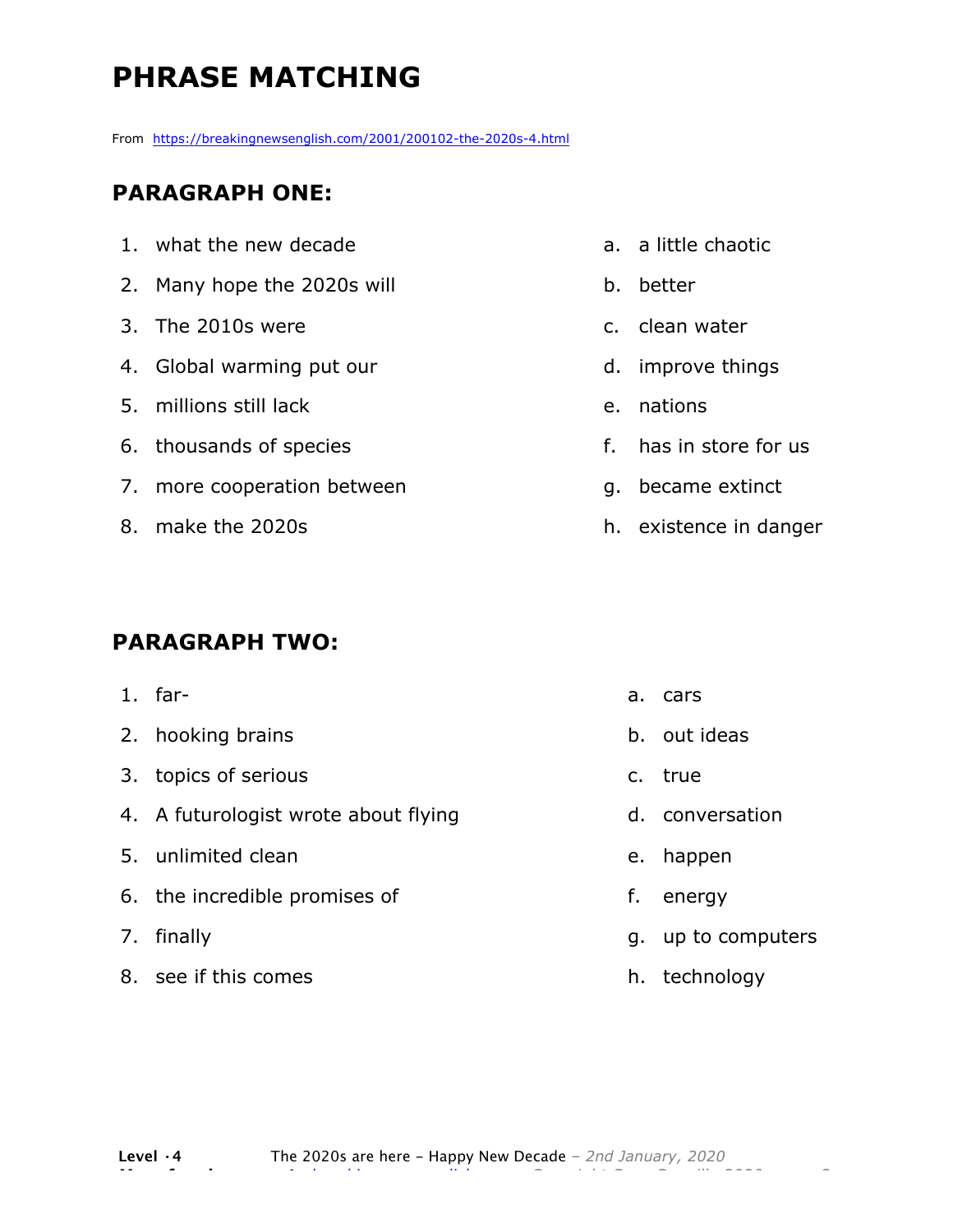### **LISTEN AND FILL IN THE GAPS**

From https://breakingnewsenglish.com/2001/200102-the-2020s-4.html

The  $(1)$  and people worldwide wondered what the new decade has (2) \_\_\_\_\_\_\_\_\_\_\_\_\_\_\_\_\_\_\_ us. Many hope the 2020s will improve things for them and the Earth. The 2010s were (3) \_\_\_\_\_\_\_\_\_\_\_\_\_\_\_\_\_\_\_. Global warming put (4) \_\_\_\_\_\_\_\_\_\_\_\_\_\_\_\_\_\_\_ danger; wars continue around the world; millions (5) \_\_\_\_\_\_\_\_\_\_\_\_\_\_\_\_\_\_\_\_\_\_\_\_\_\_\_ water and education; and thousands of species became extinct. Technology and more cooperation between nations (6) \_\_\_\_\_\_\_\_\_\_\_\_\_\_\_\_\_\_\_ the 2020s

better.

A technology website predicted our lives will be more (7) \_\_\_\_\_\_\_\_\_\_\_\_\_\_\_\_\_\_\_. It wrote: "The decade...will take us even further toward a world (8) \_\_\_\_\_\_\_\_\_\_\_\_\_\_\_\_\_\_\_ like hooking brains up to computers, and even immortality, become (9) \_\_\_\_\_\_\_\_\_\_\_\_\_\_\_\_\_\_\_ conversation." A futurologist wrote about flying cars  $(10)$  energy. He said: "The 2020s will be when (11) \_\_\_\_\_\_\_\_\_\_\_\_\_\_\_\_\_\_\_ of technology finally happen." Let's talk in 2030 to see if  $(12)$  \_\_\_\_\_\_\_\_\_\_\_\_\_\_\_\_\_\_\_\_\_\_\_.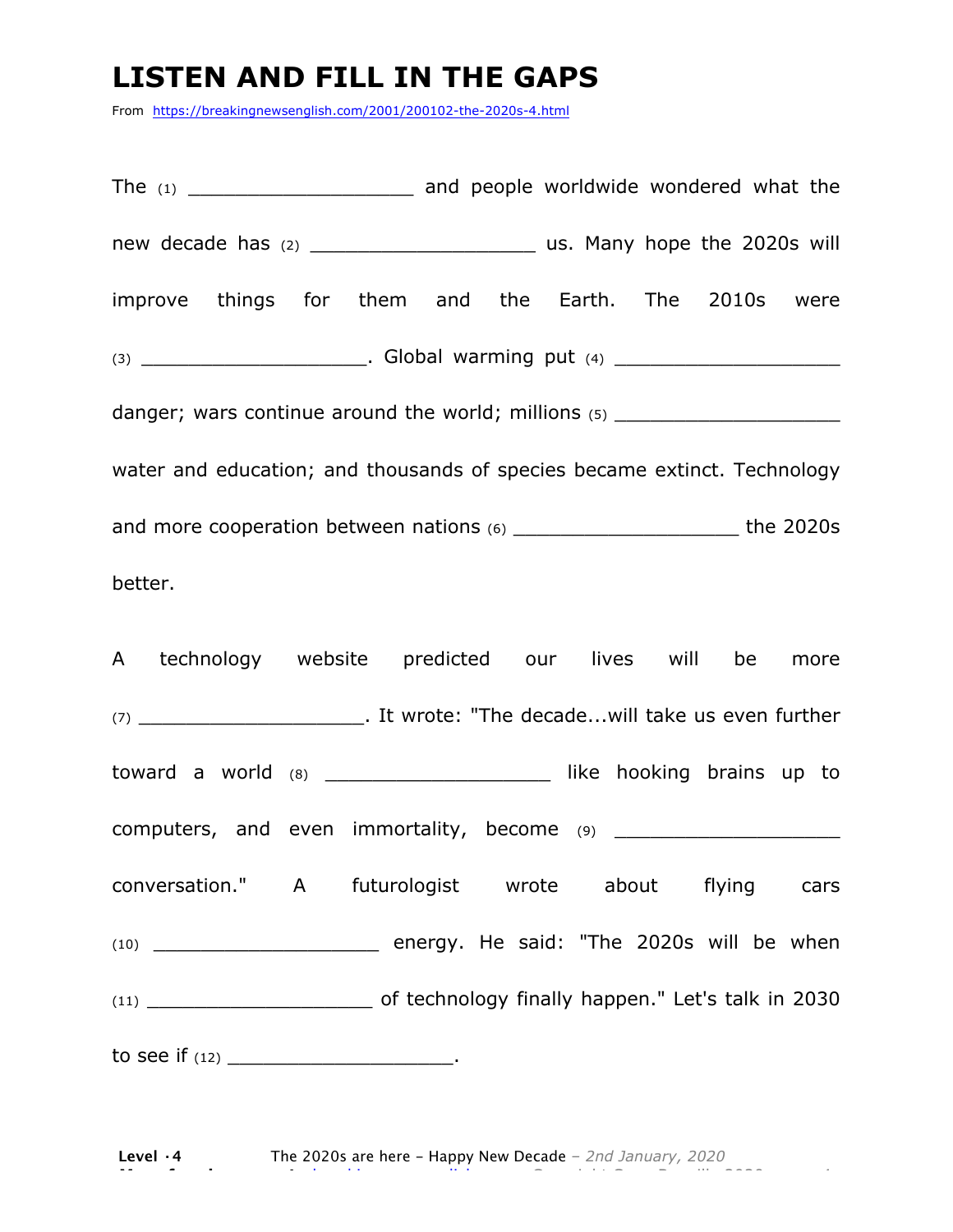# **PUT A SLASH ( / )WHERE THE SPACES ARE**

From https://breakingnewsenglish.com/2001/200102-the-2020s-4.html

Theclockstrucktwelveandpeopleworldwidewonderedwhatthenewde cadehasinstoreforus.Manyhopethe2020swillimprovethingsforthem andtheEarth.The2010swerealittlechaotic.Globalwarmingputourexis tenceindanger;warscontinuearoundtheworld;millionsstilllackclean waterandeducation;andthousandsofspeciesbecameextinct.Technol ogyandmorecooperationbetweennationswillhopefullymakethe2020 sbetter.Atechnologywebsitepredictedourliveswillbemorelikescience fiction.Itwrote:"Thedecade...willtakeusevenfurthertowardaworldw herefar-outideaslikehookingbrainsuptocomputers,andevenimmor tality,becometopicsofseriousconversation."Afuturologistwroteabou tflyingcarsandunlimitedcleanenergy.Hesaid:"The2020swillbewhent heincrediblepromisesoftechnologyfinallyhappen."Let'stalkin2030to seeifthiscomestrue.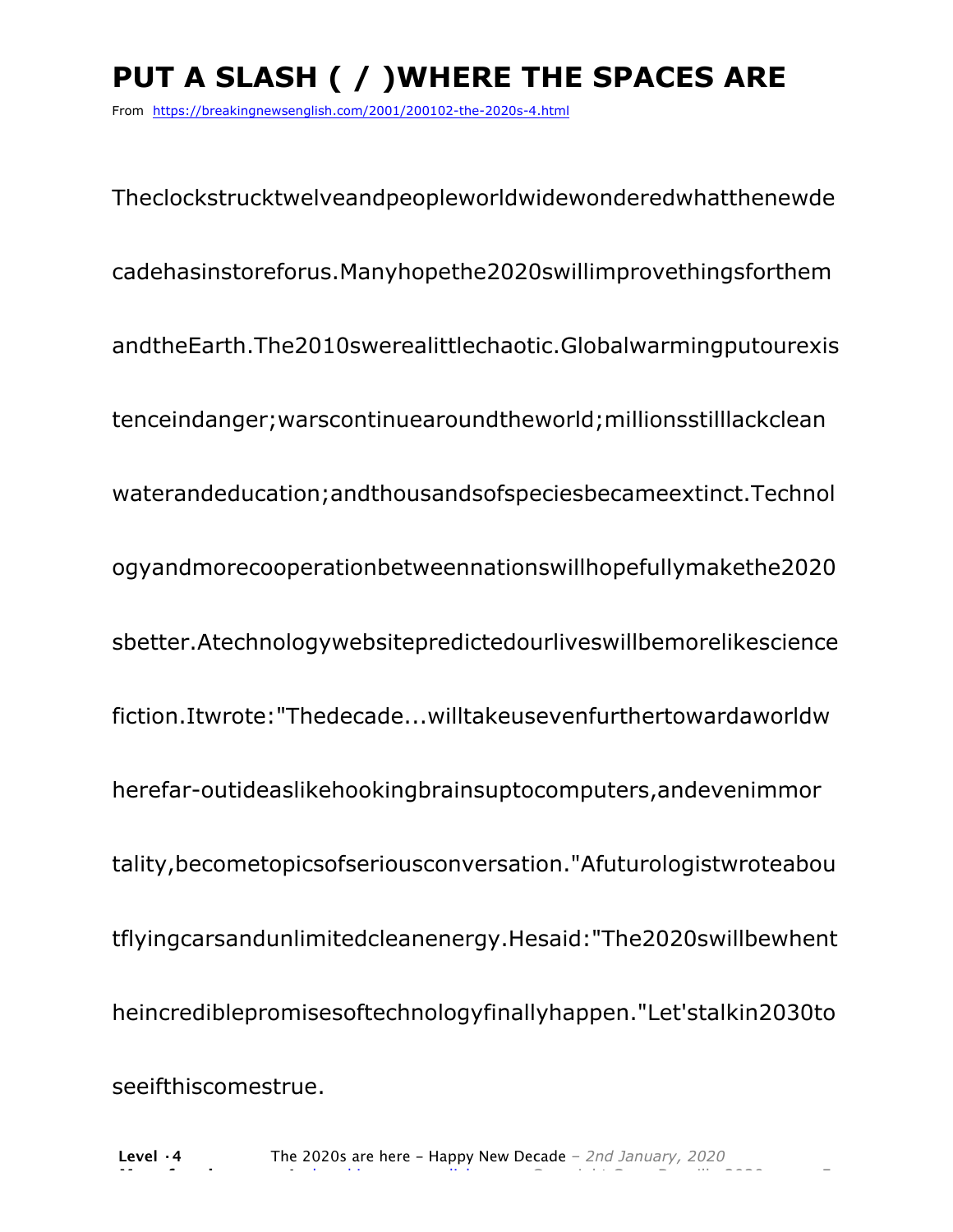### **THE 2020s SURVEY**

From https://breakingnewsenglish.com/2001/200102-the-2020s-4.html

Write five GOOD questions about the 2020s in the table. Do this in pairs. Each student must write the questions on his / her own paper.

When you have finished, interview other students. Write down their answers.

|      | STUDENT 1 | STUDENT 2 | STUDENT 3 |
|------|-----------|-----------|-----------|
| Q.1. |           |           |           |
| Q.2. |           |           |           |
| Q.3. |           |           |           |
| Q.4. |           |           |           |
| Q.5. |           |           |           |

- Now return to your original partner and share and talk about what you found out. Change partners often.
- Make mini-presentations to other groups on your findings.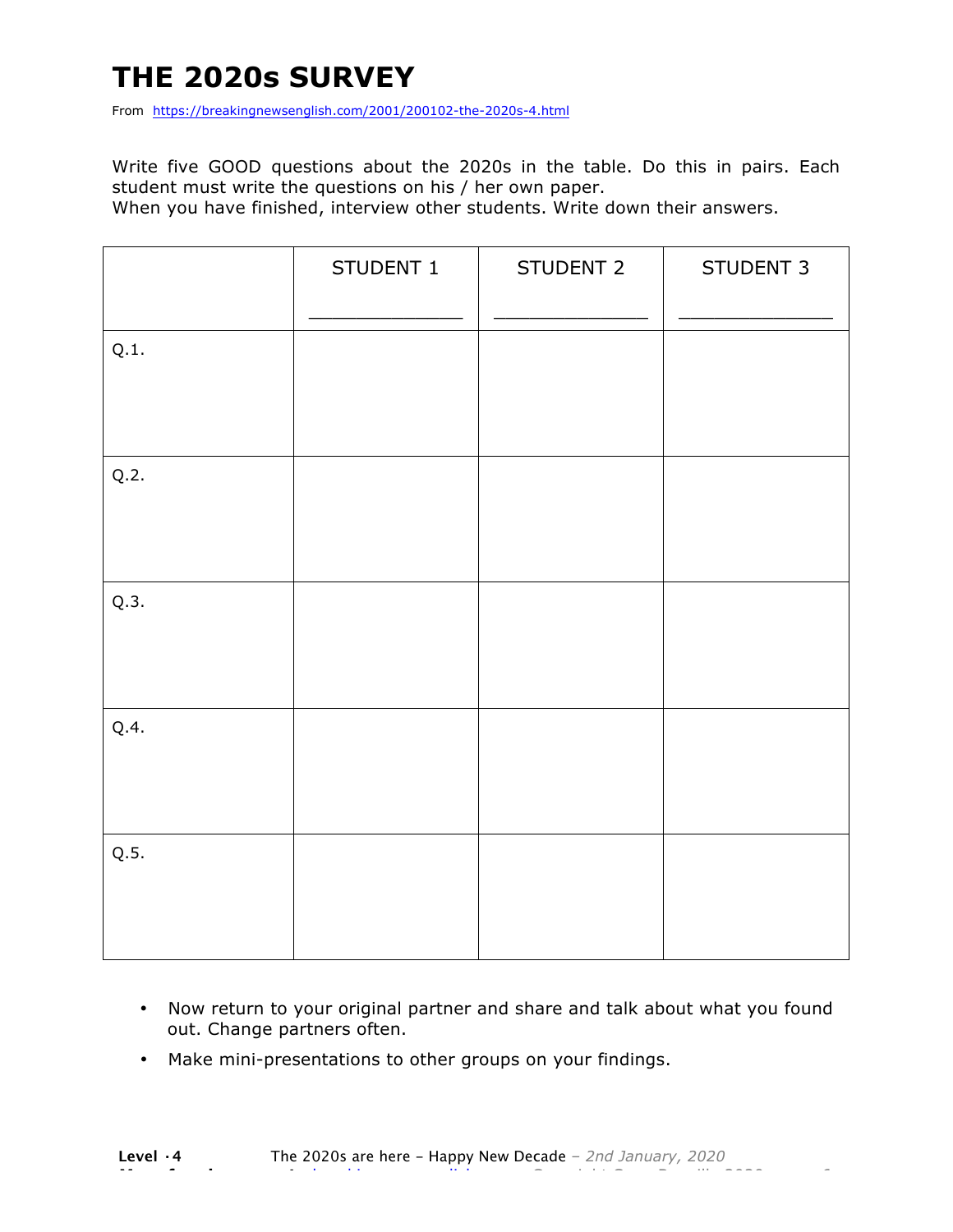### **WRITE QUESTIONS & ASK YOUR PARTNER(S)**

Student A: Do not show these to your speaking partner(s).

*The 2020s are here - Happy New Decade – 2nd January, 2020* More free lessons at breakingnewsenglish.com

### **WRITE QUESTIONS & ASK YOUR PARTNER(S)**

-----------------------------------------------------------------------------

Student B: Do not show these to your speaking partner(s).

| a)            |                                         |  |  |
|---------------|-----------------------------------------|--|--|
| b)            |                                         |  |  |
| $\mathsf{c})$ | <u> 1980 - Johann Barbara, martin a</u> |  |  |
| d)            |                                         |  |  |
| e)            |                                         |  |  |
| f)            |                                         |  |  |
|               |                                         |  |  |